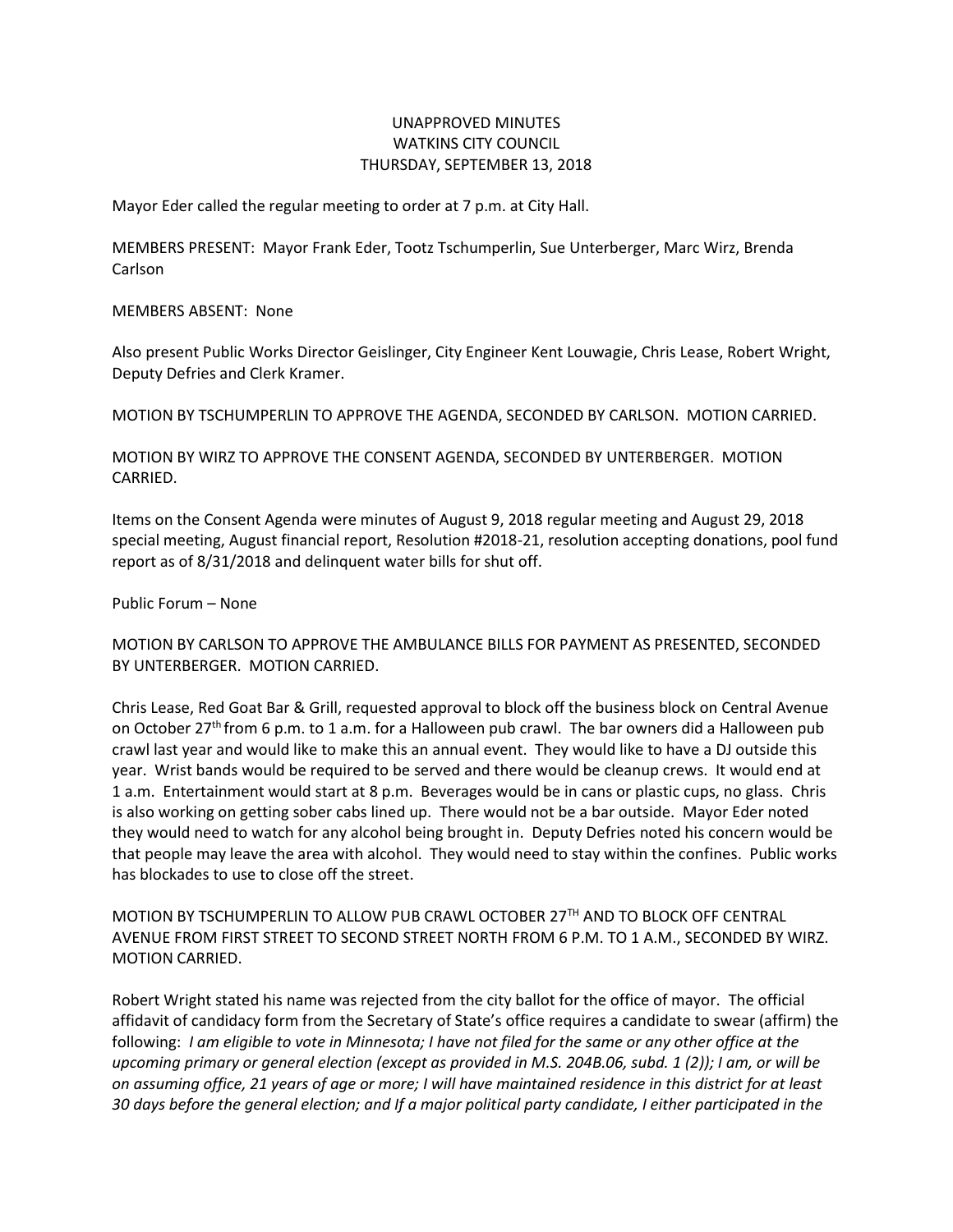*party's most recent precinct caucuses or intend to vote for a majority of that party's candidates at the next general election.* Mr. Wright filed for state representative and was on the primary ballot. He lost the primary but felt the remedy would have been to withdraw from the mayor's office if he had won the primary. He felt his name should still go on the ballot for the general election. Referring to a state statute, Mr. Wright went on to say he felt the Secretary of State's form is erroneous. He felt no one filed a valid affidavit. Wright asked the council to take this to the city attorney to get the form changed. Council felt it wasn't the city taxpayers' duty to do this. Council advised Mr. Wright to take his issue to the Secretary of State's office if he feels the form is invalid. The city attorney already researched this issue and found Mr. Wright's affidavit had to be rejected for failure to meet statutory requirements.

MOTION BY WIRZ TO DENY REQUEST TO BE PLACED ON THE BALLOT FOR THE GENERAL ELECTION, SECONDED BY UNTERBERGER. MOTION CARRIED.

City Engineer Kent Louwagie reported the street improvement project was completed for the most part. Kent presented a pay request from Mid-Minnesota Hot Mix in the amount of \$114,241.26. The next pay request should be the final one. The project should come in under the estimate.

MOTION BY TSCHUMPERLIN TO APPROVE PAY REQUEST NO. 1 TO MID-MINNESOTA HOT MIX IN THE AMOUNT OF \$114,241.26, SECONDED BY CARLSON. MOTION CARRIED.

The street work in the mobile home park will be assessed to the property owner. Council discussed the term of the assessment. The most recent assessment projects were ten-year terms at an interest rate of 6%. Council felt since it is all one property owner that a 15-year term would be a little easier to handle. Council agreed to go with 6% rate of interest-the same as prior assessments. A discrepancy was found in the dollar amount of the resolution declaring cost to be assessed and ordering preparation of proposed assessment. Council approved to recess the meeting tonight to allow the engineer time to make corrections and reconvene Tuesday, September 18<sup>th</sup> at 7 p.m.

Mr. Wright asked the council to make a motion to invalidate all filings. Carlson felt she shouldn't have voted on the previous motion to deny Wright's name from being on the ballot as she has filed for mayor and will be on the ballot.

MOTION BY WIRZ TO RESCIND THE MOTION TO DENY REQUEST TO BE PLACED ON THE BALLOT FOR THE GENERAL ELECTION, SECONDED BY UNTERBERGER. MOTION CARRIED.

MOTION BY WIRZ TO DENY REQUEST TO BE PLACED ON THE BALLOT FOR THE GENERAL ELECTION, SECONDED BY UNTERBERGER. TSCHUMPERLIN, UNTERBERGER AND WIRZ VOTING IN FAVOR. CARLSON AND EDER ABSTAINED. MOTION CARRIED.

MOTION BY CARLSON TO DENY REQUEST TO INVALIDATE FILINGS, SECONDED BY TSCHUMPERLIN. MOTION CARRIED.

LTD Broadband – Kramer noted she spoke with Meeker County and it was recommended the city get a drawing of exactly what they would propose-number of antennas, lines, etc. The city should also get in the agreement that if they cause any interference they are responsible to clear it up. Kramer also spoke with Arvig and although they don't want to lose the city's Internet accounts, they thought the space on the tower was worth more than just free Internet. Rent on towers can range anywhere from \$150 to \$950/month. Wirz thought the city should take a look if there is potential revenue. Kent Louwagie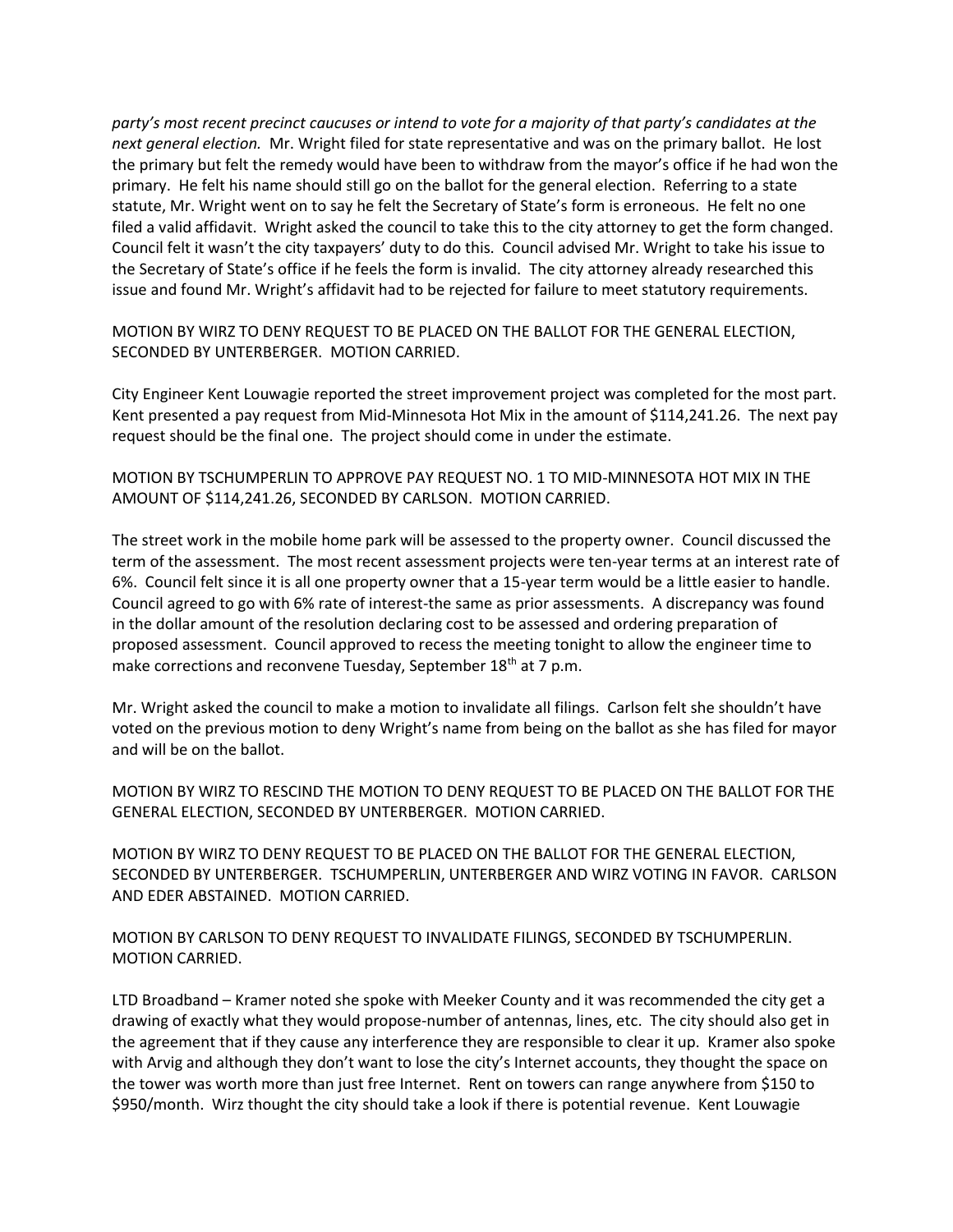noted any lease agreement should be reviewed to protect the city. He also noted any interference would be their cost. Typically, the equipment gets painted to match the water tower. If the city pursues this, Bolton and Menk could visit if the city wants to make sure everything is installed properly. The city should make LTD Broadband responsible for all costs. Council advised Kramer to contact LTD for an RFP.

Northstar Behavioral Health zoning amendment application – Mayor Eder stated the planning commission voted unanimously to recommend to the city council to deny the change in the Zoning Ordinance. Written findings from the planning commission were presented to the council. Council concurred with the recommendation from the planning commission to deny amending the R-1 ordinance to allow for 245G facilities.

MOTION BY UNTERBERGER TO DENY THE ZONING AMENDMENT APPLICATION, SECONDED BY CARLSON. MOTION CARRIED.

MOTION BY UNTERBERGER TO ACCEPT THE SHERIFF'S REPORT, SECONDED BY TSCHUMPERLIN. MOTION CARRIED.

MOTION BY TSCHUMPERLIN TO APPROVE APPOINTMENT OF BRUCE WALZ AS FIRE CHIEF AND RON KRAMER AS ASSISTANT FIRE CHIEF, SECONDED BY CARLSON. MOTION CARRIED.

Council reviewed a report from Southwest Initiative Foundation regarding its funding request. Council would like to find out more information on the Foundation. A representative will be asked to attend an upcoming meeting.

230 Central Avenue South – Carlson viewed the property and noted there has been progress but doesn't meet the city's satisfaction. Next step would be a hearing and an opportunity for the property owner to speak. The city could then issue an abatement order.

MOTION BY UNTERBERGER TO HOLD A HEARING AT THE OCTOBER 11, 2018 MEETING, SECONDED BY WIRZ. MOTION CARRIED.

Council reviewed the proposed 2019 budget. Kramer noted a couple changes made since the special meeting but they did not affect the levy amount. The proposed general fund budget for 2019 is \$667,133.00. Council proposed the General Fund levy to remain the same at \$315,231. The tax abatement levies decreased from \$44,170 to \$41,590. The Economic Development Authority's levy remains at \$20,000 and the G.O. Refunding Bonds, Series 2013A remained at \$165,200. Total proposed levy is \$542,021.00.

MOTION BY CARLSON TO ADOPT RESOLUTION #2018-24, RESOLUTION ADOPTING PROPOSED LEVY, SECONDED BY TSCHUMPERLIN. MOTION CARRIED.

MOTION BY WIRZ TO ADOPT RESOLUTION #2018-25, RESOLUTION ADOPTING PROPOSED BUDGET, SECONDED BY CARLSON. MOTION CARRIED.

MOTION BY CARLSON TO SET THE TRUTH IN TAXATION DISCUSSION FOR THURSDAY, DECEMBER 13, 2018 AT 7:30 P.M., SECONDED BY UNTERBERGER. MOTION CARRIED.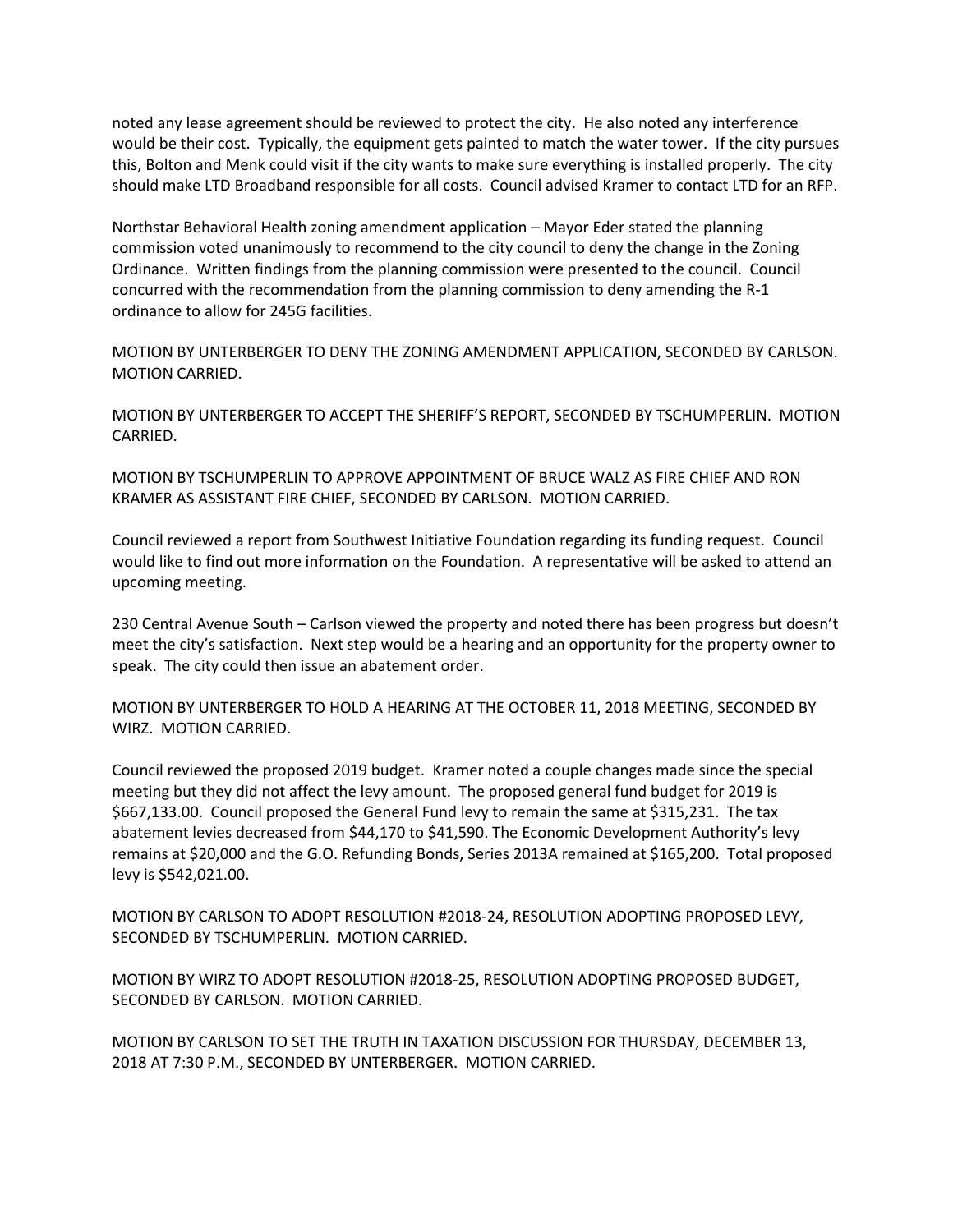MOTION BY UNTERBERGER TO DONATE PLASTIC GLASSES TO ST. ANTHONY'S, SECONDED BY TSCHUMPERLIN. MOTION CARRIED.

Council agreed to reimburse pool staff for training materials as well as the lifeguard course fee. Onehalf will be paid this year and one-half after next year's season.

MOTION BY CARLSON TO APPROVE PAYMENT OF ONE-HALF PER AGREEMENT, SECONDED BY WIRZ. MOTION CARRIED.

The electronic sign is not working again on one side. Council advised to get quotes on replacing it.

Public Works Director Geislinger reported the obsolete SCADA computer and software at the joint water treatment plant needs to be replaced. Automatic Systems Company submitted a quote for replacement with a one-year warranty for \$16,216.00. This cost would be paid jointly by both cities through the joint Water Treatment Fund. Geislinger noted LiquiVision Technology will be doing the cleaning and inspection at the reservoir September  $27<sup>th</sup>$ . Pictures and a report will be submitted to the city. Geislinger also reported the lights for the welcome sign on the west side of town are good to go. Meeker Co-op needs to get a permit from MNDOT to cross Highway 55 on the east side. The VFW is beginning work on a shelter at the VFW Park in Faber Addition. There was a break in the force main along Highway 55. Geislinger noted he looked at the pipe and it looks very good yet. This was fixed in the same spot ten years ago. At that time there was a rock on it and the vibrations caused it to wear a hole in the pipe. When that repair was done they put a stainless-steel sleeve on and that wore through. It has now been repaired with a ductile pipe and two ductile sleeves.

Carlson asked about the upgrades needed at the water treatment plant and if this needed to be handled soon. Kramer noted the September meeting of the joint board needs to be rescheduled and is waiting to hear from Eden Valley on a date.

Mayor Eder was contacted about parking in the handicap area on the north side of Wally's Café. There seems to be an issue with parking to close to the stop sign and it's hard for vehicles trying to get onto Central Avenue. Discussion was held on moving the handicap spot back about 15 feet. Council will view the area and discuss at the next meeting.

MOTION BY CARLSON TO APPROVE THE BILLS AS PRESENTED FOR PAYMENT, SECONDED BY TSCHUMPERLIN. MOTION CARRIED.

Next regular meeting is Thursday, October  $11<sup>th</sup>$  at 7 p.m.

MOTION BY CARLSON TO RECESS THE MEETING UNTIL TUESDAY, SEPTEMBER 18TH AT 7 P.M., SECONDED BY TSCHUMPERLIN. MOTION CARRIED.

Recessed at 8:52 p.m.

Mayor Eder reconvened the meeting Tuesday, September 18, 2018 at 7 p.m. at City Hall. Eder, Carlson, Tschumperlin and Unterberger were present. Wirz was absent. Clerk Kramer and City Engineer Kent Louwagie were also present.